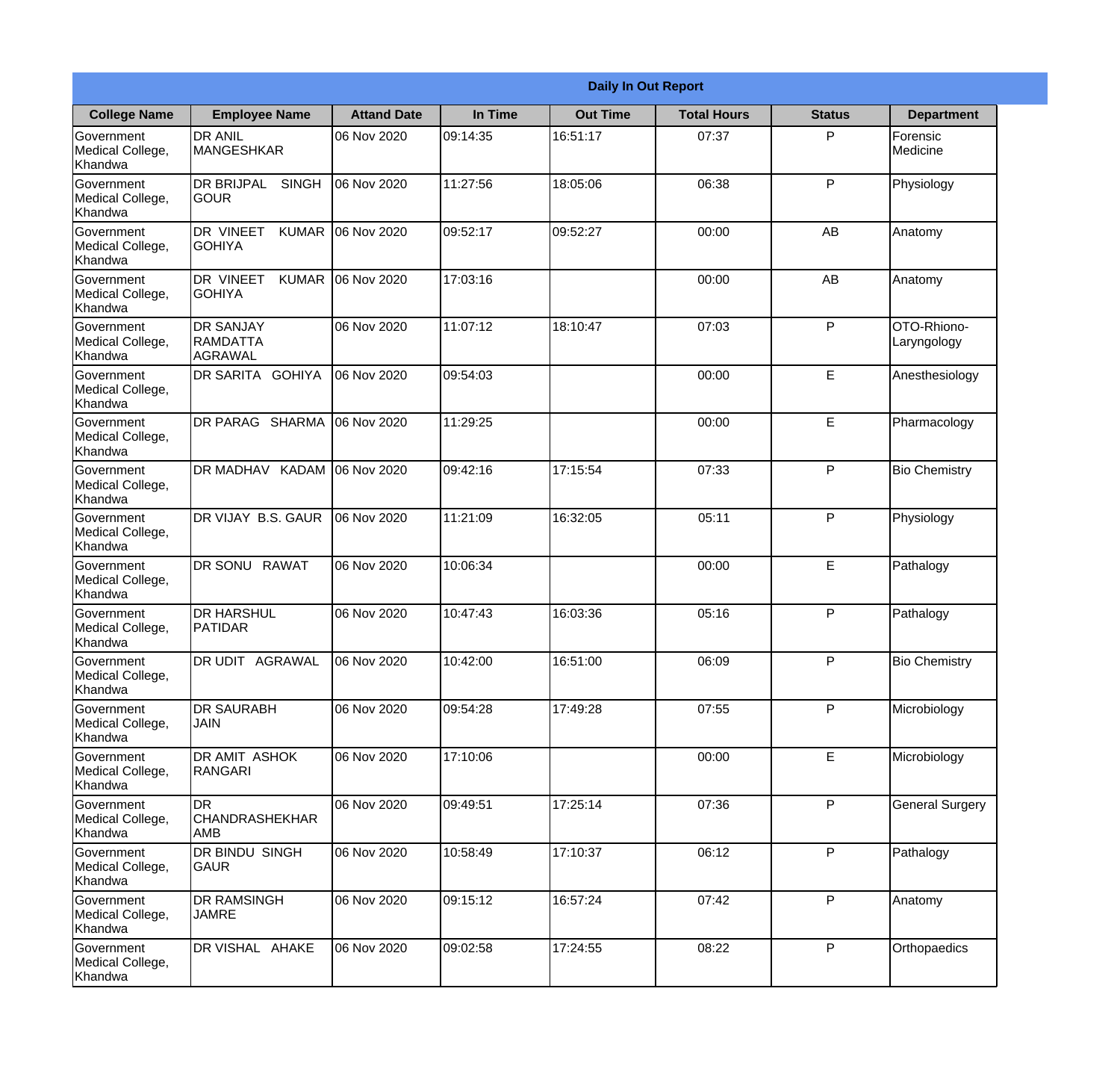| <b>Designation</b>                  | <b>Category</b>     |
|-------------------------------------|---------------------|
| Assistant Professor                 | Para Clinical       |
| Demonstrator/Tutor                  | Non Clinical        |
| Professor                           | Non Clinical        |
| Professor                           | <b>Non Clinical</b> |
| Professor                           | Clinical            |
| Professor                           | Clinical            |
| Professor                           | Para Clinical       |
| Assistant Professor   Non Clinical  |                     |
| Associate Professor Non Clinical    |                     |
| Demonstrator/Tutor                  | Para Clinical       |
| <b>Assistant Professor</b>          | Para Clinical       |
| Associate Professor Non Clinical    |                     |
| Associate Professor   Para Clinical |                     |
| Professor                           | Para Clinical       |
| Assistant Professor   Clinical      |                     |
| Associate Professor   Para Clinical |                     |
| Demonstrator/Tutor   Non Clinical   |                     |
| Assistant Professor   Clinical      |                     |

## **Daily In Out Report**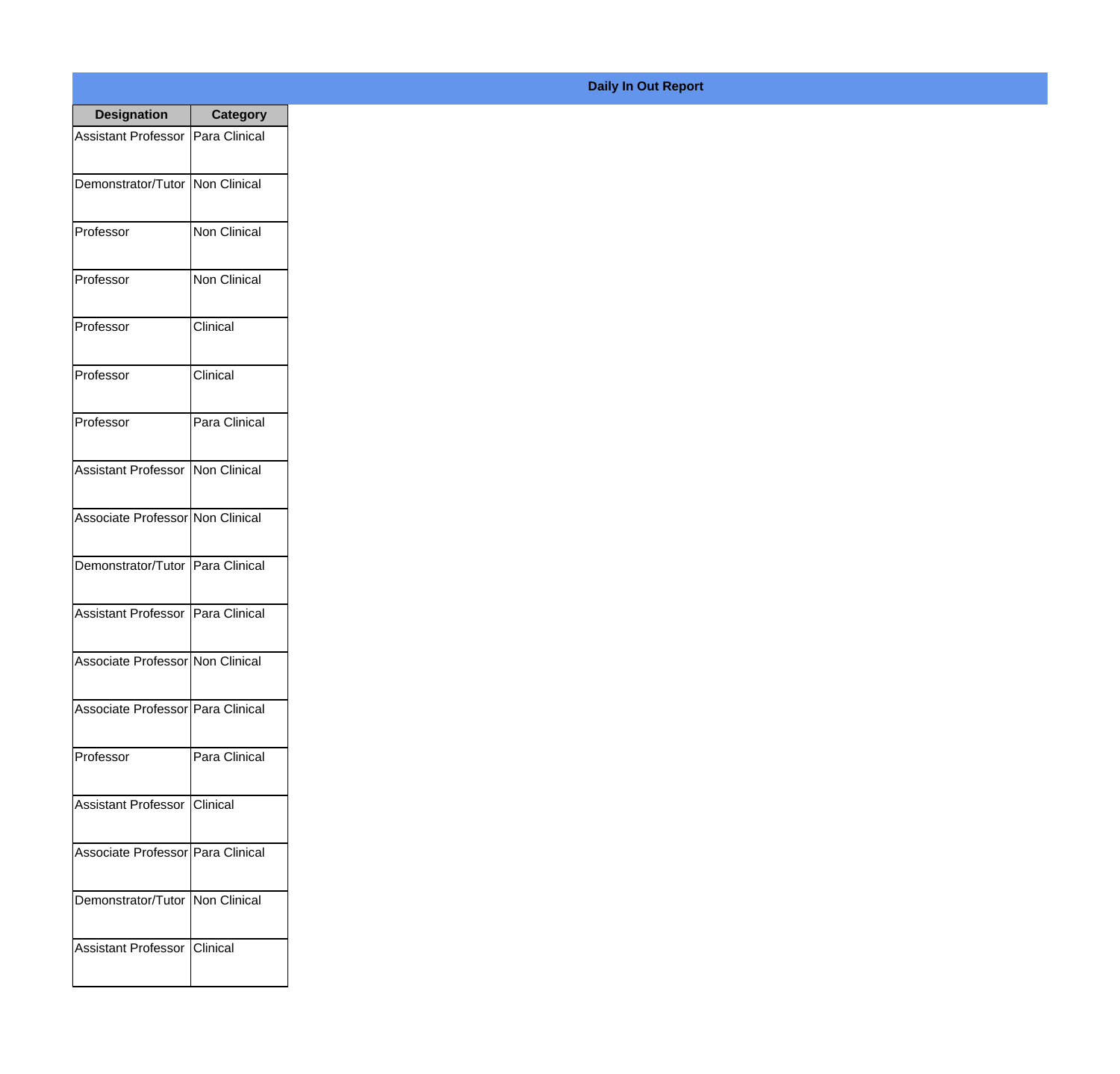|                                                         |                                                       |             |          |          | <b>Daily In Out Report</b> |              |                       |
|---------------------------------------------------------|-------------------------------------------------------|-------------|----------|----------|----------------------------|--------------|-----------------------|
| Government<br>Medical College,<br>Khandwa               | <b>DR RAMESH</b><br>AGRAWAL                           | 06 Nov 2020 | 17:11:09 |          | 00:00                      | E            | Microbiology          |
| <b>Government</b><br>Medical College,<br>Khandwa        | DR VIKAS MUJALDA                                      | 06 Nov 2020 | 09:32:08 |          | 00:00                      | E            | Microbiology          |
| <b>Government</b><br>Medical College,<br>Khandwa        | <b>DR NAZEEM ISHRAT</b><br><b>SIDDIQUI</b>            | 06 Nov 2020 | 10:19:41 | 16:43:21 | 06:24                      | P            | Physiology            |
| <b>Government</b><br>Medical College,<br>Khandwa        | <b>DR RAJEEV VIJAY</b><br><b>JOSHI</b>                | 06 Nov 2020 | 09:00:12 | 16:57:14 | 07:57                      | P            | Anatomy               |
| Government<br>Medical College,<br>Khandwa               | DR DWARKA PRASADO6 Nov 2020<br><b>GOTHRE</b>          |             | 09:46:11 | 17:20:05 | 07:34                      | $\mathsf{P}$ | <b>Bio Chemistry</b>  |
| Government<br>Medical College,<br><b>Khandwa</b>        | <b>DR SOUMITRA</b><br><b>SETHIA</b>                   | 06 Nov 2020 | 09:50:42 | 18:05:14 | 08:15                      | $\mathsf{P}$ | Community<br>Medicine |
| Government<br>Medical College,<br>Khandwa               | <b>DR SOURYAKANT</b><br>VARANDANI                     | 06 Nov 2020 | 09:05:52 |          | 00:00                      | E            | Community<br>Medicine |
| Government<br>Medical College,<br>Khandwa               | DR RASHMI YADAV                                       | 06 Nov 2020 | 09:14:58 | 16:34:25 | 07:20                      | $\mathsf{P}$ | Community<br>Medicine |
| Government<br>Medical College,<br>Khandwa               | DR DURGA AHUJA                                        | 06 Nov 2020 | 10:53:52 |          | 00:00                      | E            | Anatomy               |
| <b>Government</b><br>Medical College,<br>Khandwa        | <b>MR PIYUSH KUMAR</b><br><b>MISHRA</b>               | 06 Nov 2020 | 10:36:58 | 18:23:56 | 07:47                      | P            | Community<br>Medicine |
| <b>Government</b><br>Medical College,<br><b>Khandwa</b> | DR SACHIN PARMAR 06 Nov 2020                          |             | 10:42:13 | 17:19:12 | 06:37                      | P            | Community<br>Medicine |
| Government<br>Medical College,<br>Khandwa               | DR SAGAR MEENA                                        | 06 Nov 2020 | 09:32:50 |          | 00:00                      | E            | Forensic<br>Medicine  |
| Government<br>Medical College,<br>Khandwa               | DR PRAMILA VERMA 06 Nov 2020                          |             | 12:37:04 |          | 00:00                      | E            | Paediatrics           |
| <b>Government</b><br>Medical College,<br>Khandwa        | DR MANOJ BALKE                                        | 06 Nov 2020 | 09:06:31 | 16:55:48 | 07:49                      | $\mathsf{P}$ | Ophthalmology         |
| Government<br>Medical College,<br>Khandwa               | DR RAKESH KUMAR<br><b>SHIVHARE</b>                    | 06 Nov 2020 | 17:52:33 |          | 00:00                      | E            | Microbiology          |
| Government<br>Medical College,<br>Khandwa               | <b>DR GARIMA</b><br><b>AGRAWAL</b><br><b>VARSHNEY</b> | 06 Nov 2020 | 10:12:22 |          | 00:00                      | E            | Paediatrics           |
| Government<br>Medical College,<br>Khandwa               | <b>DR SIDDHARTH</b><br><b>BANODE</b>                  | 06 Nov 2020 | 09:22:32 | 16:51:10 | 07:29                      | P            | Pharmacology          |
| Government<br>Medical College,<br>Khandwa               | <b>DR CHANDNI</b><br>KAROLE                           | 06 Nov 2020 | 09:52:00 |          | 00:00                      | E            | Ophthalmology         |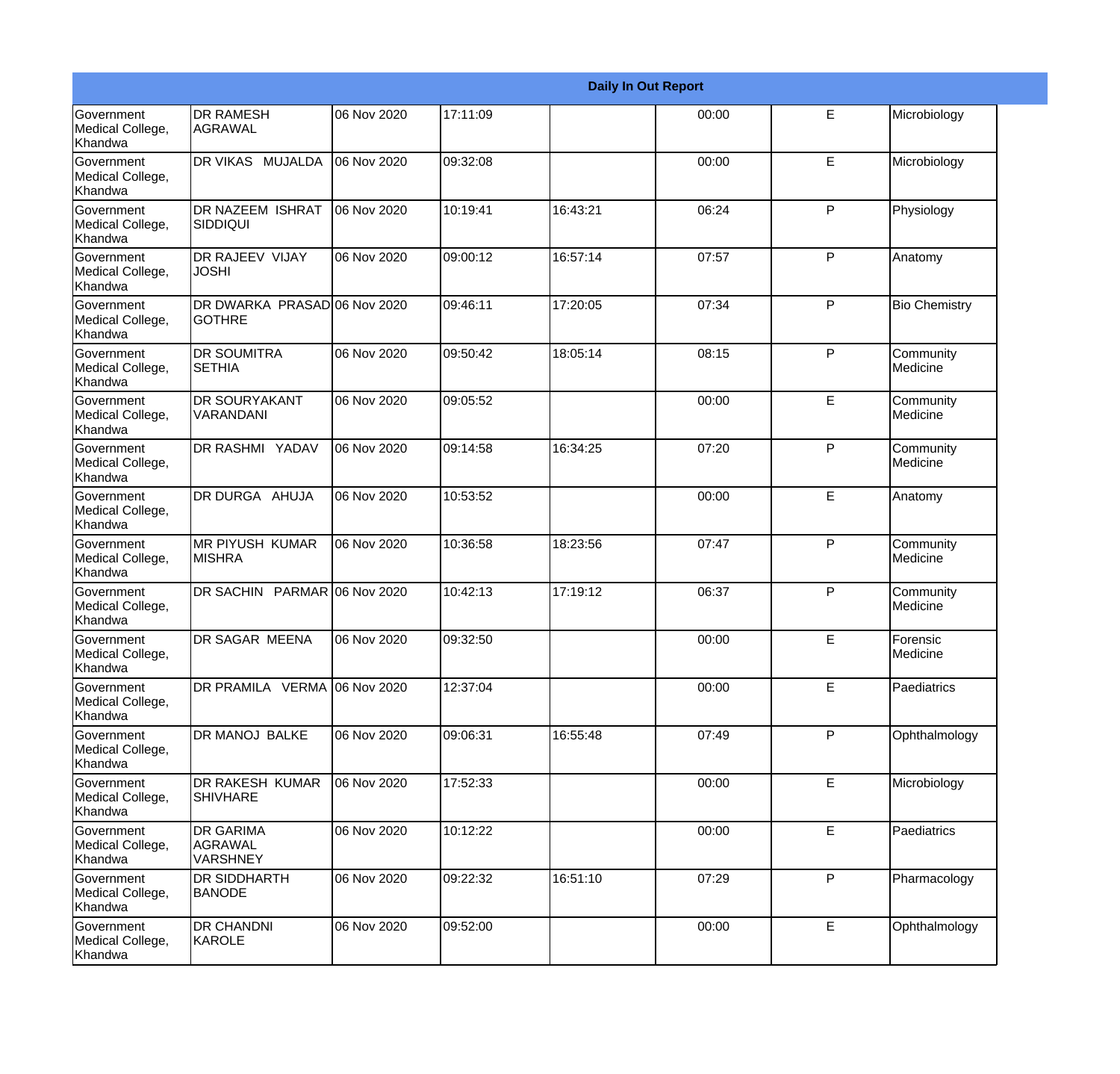| Assistant Professor Para Clinical   |               |
|-------------------------------------|---------------|
| Demonstrator/Tutor Para Clinical    |               |
|                                     |               |
| Professor                           | Non Clinical  |
| Assistant Professor Non Clinical    |               |
|                                     |               |
| Demonstrator/Tutor Non Clinical     |               |
| Assistant Professor Para Clinical   |               |
|                                     |               |
| Demonstrator/Tutor Para Clinical    |               |
| Assistant Professor Para Clinical   |               |
|                                     |               |
| Demonstrator/Tutor Non Clinical     |               |
| Statistician                        | Para Clinical |
|                                     |               |
| Assistant Professor   Para Clinical |               |
| Demonstrator/Tutor Para Clinical    |               |
|                                     |               |
| Professor                           | Clinical      |
| Assistant Professor Clinical        |               |
|                                     |               |
| Demonstrator/Tutor Para Clinical    |               |
| Associate Professor Clinical        |               |
|                                     |               |
| Associate Professor Para Clinical   |               |
| Assistant Professor Clinical        |               |
|                                     |               |
|                                     |               |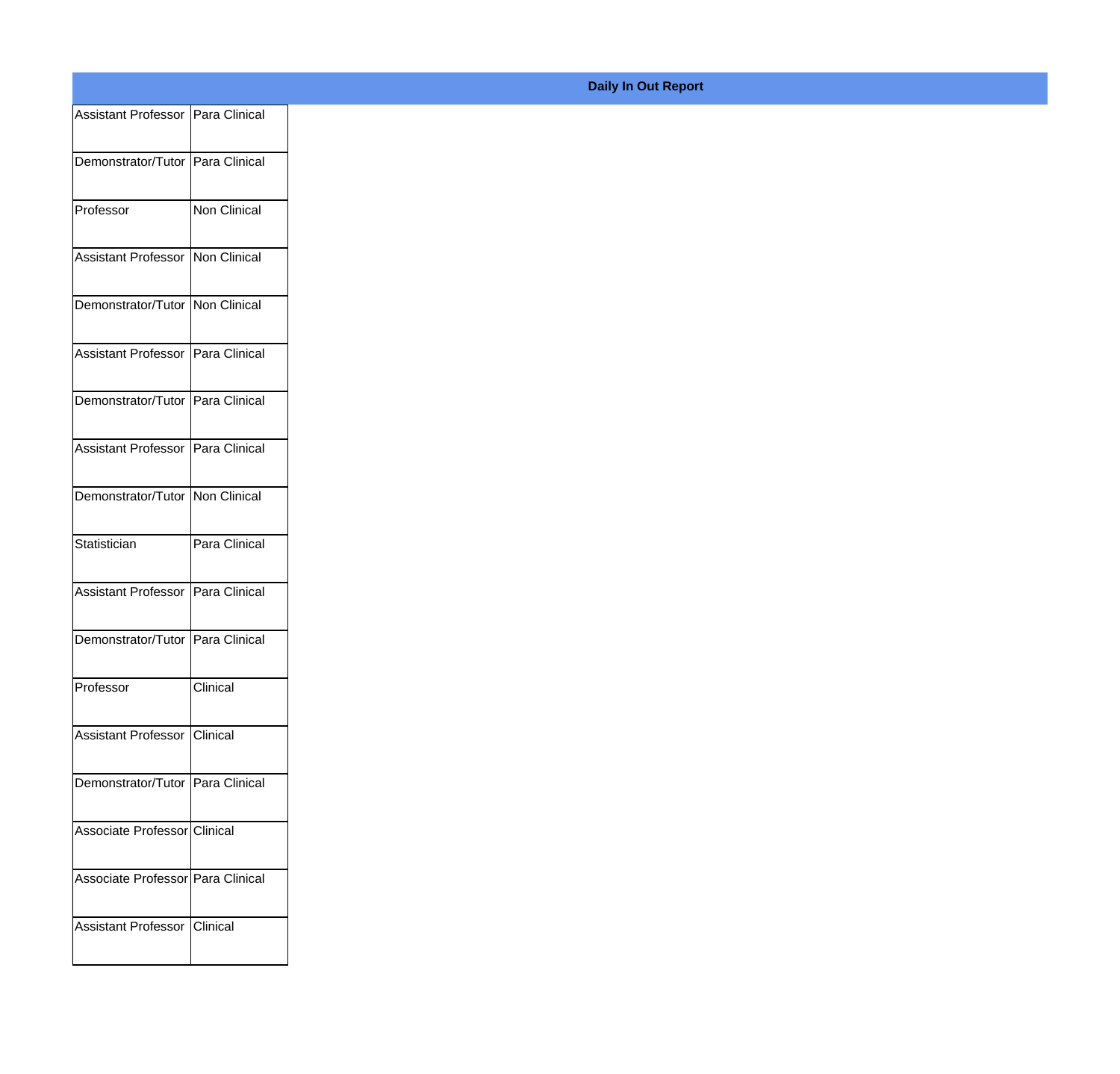|                                                  |                                                       |             |          |          | <b>Daily In Out Report</b> |   |                             |
|--------------------------------------------------|-------------------------------------------------------|-------------|----------|----------|----------------------------|---|-----------------------------|
| <b>Government</b><br>Medical College,<br>Khandwa | <b>DR PRIYA KAPOOR</b><br><b>KAPOOR</b>               | 06 Nov 2020 | 09:31:24 | 14:16:30 | 04:45                      | P | Pathalogy                   |
| Government<br>Medical College,<br>Khandwa        | <b>DR SAPNA</b><br><b>MAHESHRAM</b>                   | 06 Nov 2020 | 11:10:38 | 17:45:19 | 06:35                      | P | Community<br>Medicine       |
| <b>Government</b><br>Medical College,<br>Khandwa | <b>DR RAJENDRA</b><br><b>SINGH MANDLOI</b>            | 06 Nov 2020 | 09:45:16 |          | 00:00                      | E | <b>Bio Chemistry</b>        |
| <b>Government</b><br>Medical College,<br>Khandwa | <b>DR SEEMA</b><br><b>SUDHAKARRAO</b><br>SUTAY        | 06 Nov 2020 | 11:14:04 |          | 00:00                      | E | Forensic<br>Medicine        |
| <b>Government</b><br>Medical College,<br>Khandwa | <b>DR AJAY</b><br><b>NARWARIYA</b>                    | 06 Nov 2020 | 10:04:11 | 17:00:03 | 06:56                      | P | Microbiology                |
| Government<br>Medical College,<br>Khandwa        | <b>DR RAKESH SINGH</b><br><b>HAZARI</b>               | 06 Nov 2020 | 14:01:34 |          | 00:00                      | E | Pathalogy                   |
| Government<br>Medical College,<br>Khandwa        | <b>DR NISHA</b><br><b>KAITHWAS</b>                    | 06 Nov 2020 | 10:33:18 | 13:22:53 | 02:49                      | P | Psychiatry                  |
| Government<br>Medical College,<br>Khandwa        | <b>DR ANANT</b><br><b>TUKARAM PAWAR</b>               | 06 Nov 2020 | 11:28:56 | 17:53:37 | 06:25                      | P | Community<br>Medicine       |
| <b>Government</b><br>Medical College,<br>Khandwa | <b>DR ANANT</b><br><b>TUKARAM PAWAR</b>               | 06 Nov 2020 | 17:55:19 |          | 06:25                      | P | Community<br>Medicine       |
| Government<br>Medical College,<br>Khandwa        | DR SHAIKH M.KHALIQ 06 Nov 2020                        |             | 10:21:05 |          | 00:00                      | E | <b>Bio Chemistry</b>        |
| <b>Government</b><br>Medical College,<br>Khandwa | <b>DR PANKAJ</b><br><b>KUMAR</b><br><b>JAIN</b>       | 06 Nov 2020 | 14:29:21 |          | 00:00                      | E | General Medicine            |
| Government<br>Medical College,<br>Khandwa        | <b>DR RAJU</b>                                        | 06 Nov 2020 | 11:15:45 | 18:29:55 | 07:14                      | P | <b>Forensic</b><br>Medicine |
| Government<br>Medical College,<br>Khandwa        | <b>DR MAHENDRA</b><br>PANWAR                          | 06 Nov 2020 | 08:42:27 |          | 00:00                      | E | Orthopaedics                |
| Government<br>Medical College,<br>Khandwa        | DR AJAY GANGJI                                        | 06 Nov 2020 | 12:49:23 |          | 00:00                      | E | <b>General Surgery</b>      |
| Government<br>Medical College,<br>Khandwa        | <b>DR SITARAM</b><br>SOLANKI                          | 06 Nov 2020 | 09:26:53 | 18:39:23 | 09:13                      | P | Forensic<br>Medicine        |
| Government<br>Medical College,<br>Khandwa        | <b>DR RANJEET</b><br><b>BADOLE</b>                    | 06 Nov 2020 | 10:00:52 | 14:16:42 | 04:16                      | P | <b>General Medicine</b>     |
| Government<br>Medical College,<br>Khandwa        | <b>DR ASHOK</b><br><b>BHAUSAHEB NAJAN</b>             | 06 Nov 2020 | 10:24:32 | 16:50:53 | 06:26                      | P | Forensic<br>Medicine        |
| Government<br>Medical College,<br>Khandwa        | <b>DR NITESHKUMAR</b><br>KISHORILAL<br><b>RATHORE</b> | 06 Nov 2020 | 10:42:49 | 18:01:32 | 07:19                      | P | Pharmacology                |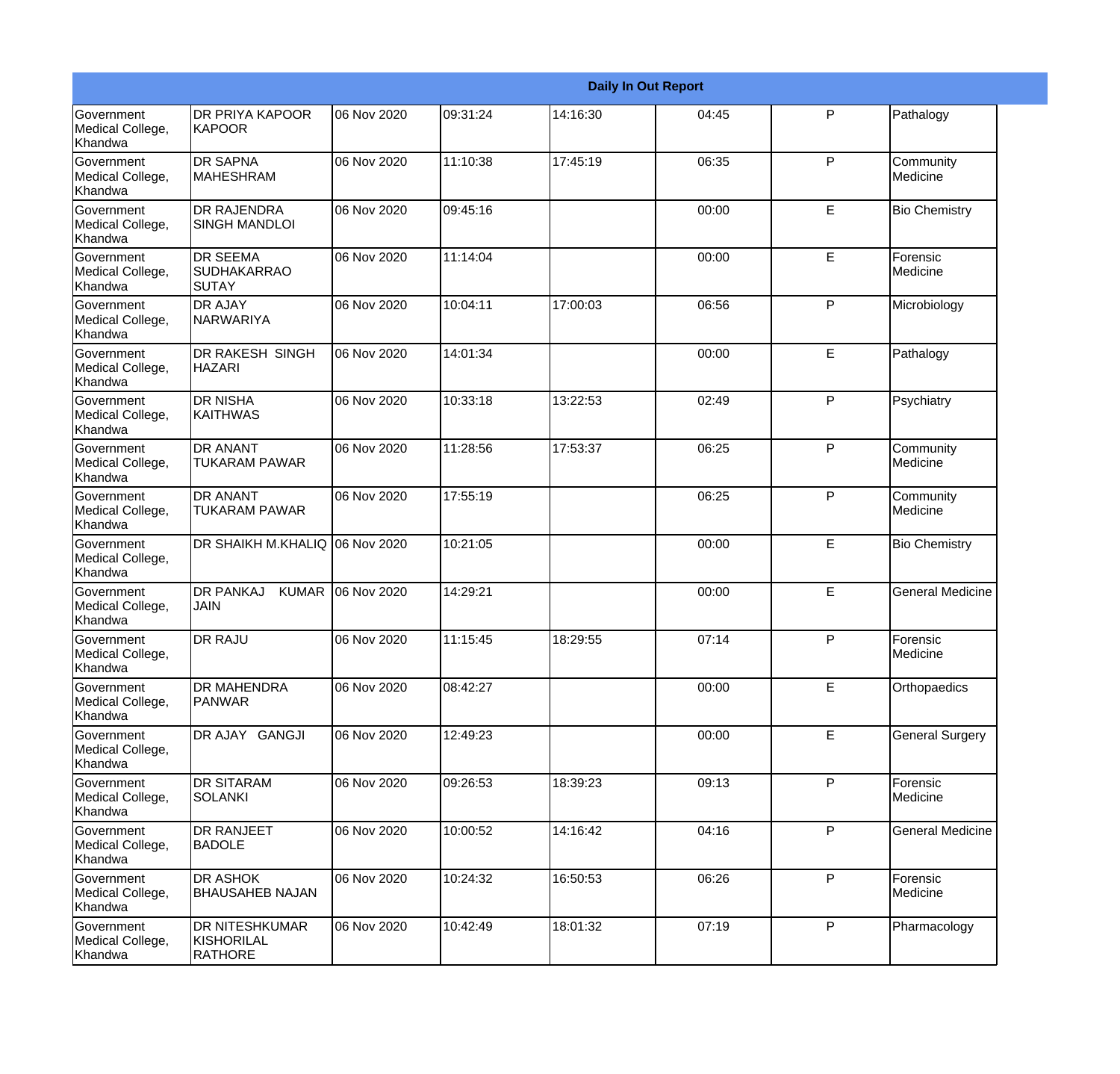| Demonstrator/Tutor   Para Clinical<br>Associate Professor Para Clinical<br>Demonstrator/Tutor   Non Clinical<br>Para Clinical<br>Demonstrator/Tutor   Para Clinical<br>Para Clinical<br>Assistant Professor Clinical<br>Para Clinical<br>Para Clinical<br>Non Clinical<br>Assistant Professor Clinical<br>Demonstrator/Tutor   Para Clinical<br>Assistant Professor Clinical<br>Clinical<br>Demonstrator/Tutor   Para Clinical<br>Assistant Professor Clinical<br>Associate Professor Para Clinical<br>Demonstrator/Tutor   Para Clinical |           |  |
|-------------------------------------------------------------------------------------------------------------------------------------------------------------------------------------------------------------------------------------------------------------------------------------------------------------------------------------------------------------------------------------------------------------------------------------------------------------------------------------------------------------------------------------------|-----------|--|
|                                                                                                                                                                                                                                                                                                                                                                                                                                                                                                                                           |           |  |
|                                                                                                                                                                                                                                                                                                                                                                                                                                                                                                                                           |           |  |
|                                                                                                                                                                                                                                                                                                                                                                                                                                                                                                                                           |           |  |
|                                                                                                                                                                                                                                                                                                                                                                                                                                                                                                                                           | Professor |  |
|                                                                                                                                                                                                                                                                                                                                                                                                                                                                                                                                           |           |  |
|                                                                                                                                                                                                                                                                                                                                                                                                                                                                                                                                           | Professor |  |
|                                                                                                                                                                                                                                                                                                                                                                                                                                                                                                                                           |           |  |
|                                                                                                                                                                                                                                                                                                                                                                                                                                                                                                                                           | Professor |  |
|                                                                                                                                                                                                                                                                                                                                                                                                                                                                                                                                           | Professor |  |
|                                                                                                                                                                                                                                                                                                                                                                                                                                                                                                                                           | Professor |  |
|                                                                                                                                                                                                                                                                                                                                                                                                                                                                                                                                           |           |  |
|                                                                                                                                                                                                                                                                                                                                                                                                                                                                                                                                           |           |  |
|                                                                                                                                                                                                                                                                                                                                                                                                                                                                                                                                           |           |  |
|                                                                                                                                                                                                                                                                                                                                                                                                                                                                                                                                           | Professor |  |
|                                                                                                                                                                                                                                                                                                                                                                                                                                                                                                                                           |           |  |
|                                                                                                                                                                                                                                                                                                                                                                                                                                                                                                                                           |           |  |
|                                                                                                                                                                                                                                                                                                                                                                                                                                                                                                                                           |           |  |
|                                                                                                                                                                                                                                                                                                                                                                                                                                                                                                                                           |           |  |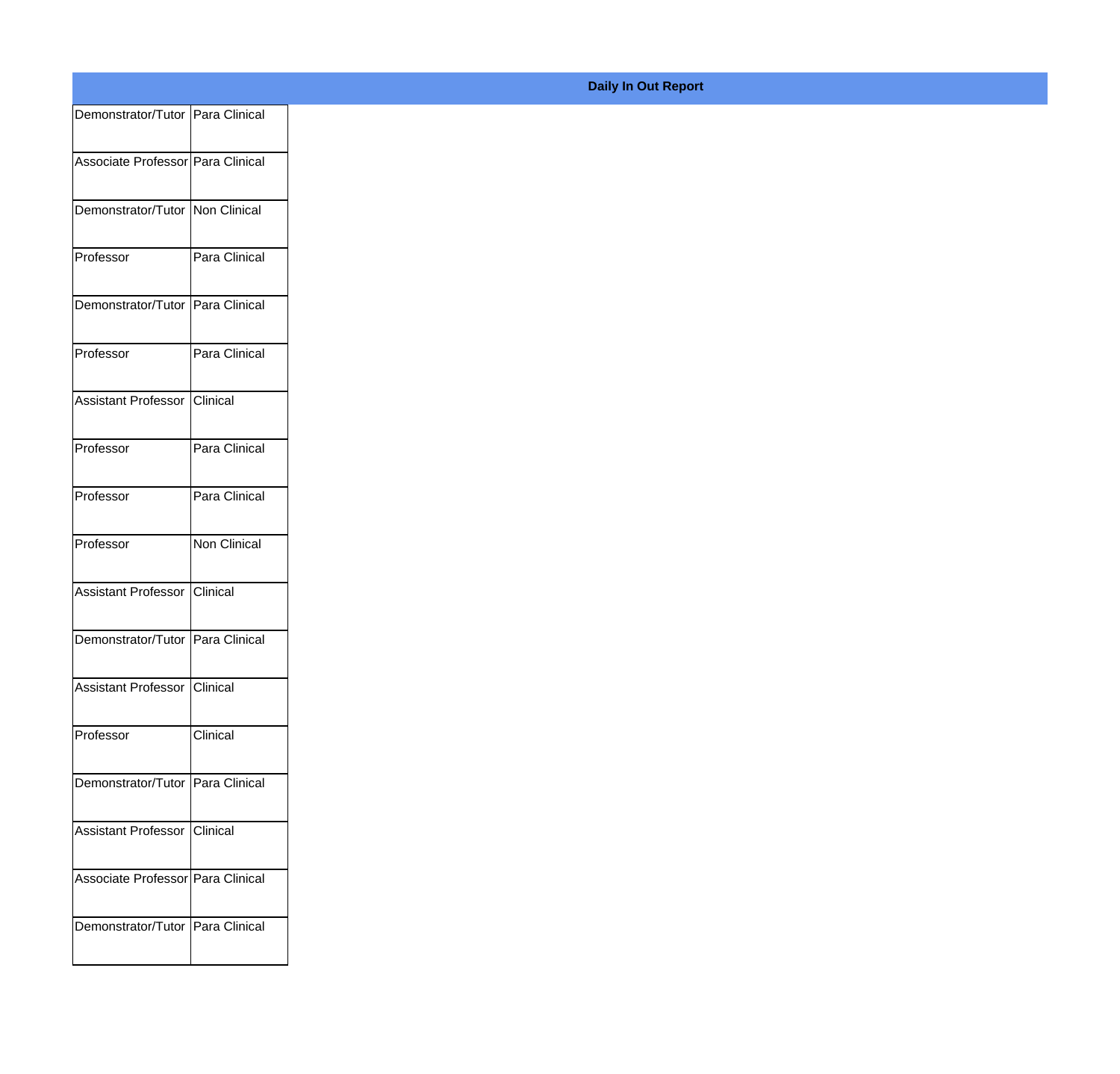|                                                         |                                                   |             |          |          | <b>Daily In Out Report</b> |    |                             |
|---------------------------------------------------------|---------------------------------------------------|-------------|----------|----------|----------------------------|----|-----------------------------|
| Government<br>Medical College,<br>Khandwa               | <b>DR PRIYESH</b><br>MARSKOLE                     | 06 Nov 2020 | 12:01:06 |          | 00:00                      | E  | Community<br>Medicine       |
| Government<br>Medical College,<br>Khandwa               | <b>DR SANGEETA</b><br><b>CHINCHOLE</b>            | 06 Nov 2020 | 10:44:50 | 17:36:42 | 06:52                      | P  | Physiology                  |
| <b>Government</b><br>Medical College,<br>Khandwa        | DR NEERAJ KUMAR                                   | 06 Nov 2020 | 08:45:32 | 14:00:11 | 05:15                      | P  | Dentisry                    |
| Government<br>Medical College,<br>Khandwa               | DR VIJAY NAYAK                                    | 06 Nov 2020 | 16:56:47 |          | 00:00                      | E  | Anatomy                     |
| Government<br>Medical College,<br>Khandwa               | DR SUNIL BAJOLIYA                                 | 06 Nov 2020 | 17:42:50 | 18:25:45 | 00:43                      | P  | OTO-Rhiono-<br>Laryngology  |
| <b>Government</b><br>Medical College,<br><b>Khandwa</b> | <b>IDR NISHA MANDLOI</b><br><b>PANWAR</b>         | 06 Nov 2020 | 09:45:49 | 15:57:39 | 06:12                      | P  | Obstetrics &<br>Gynaecology |
| <b>Government</b><br>Medical College,<br>Khandwa        | DR NANDINI DIXIT                                  | 06 Nov 2020 | 09:56:47 |          | 00:00                      | E  | Paediatrics                 |
| Government<br>Medical College,<br>Khandwa               | <b>DR SATISH</b><br><b>CHANDEL</b>                | 06 Nov 2020 | 11:19:26 | 16:20:08 | 05:01                      | P  | Pharmacology                |
| Government<br>Medical College,<br>Khandwa               | <b>DR SATISH</b><br><b>CHANDEL</b>                | 06 Nov 2020 | 16:20:32 |          | 05:01                      | P  | Pharmacology                |
| <b>Government</b><br>Medical College,<br>Khandwa        | <b>DR JITENDRA</b><br>AHIRWAR                     | 06 Nov 2020 | 11:16:07 |          | 00:00                      | E. | Pathalogy                   |
| <b>Government</b><br>Medical College,<br>Khandwa        | <b>DR MUKTESHWARI</b><br><b>GUPTA</b>             | 06 Nov 2020 | 11:34:40 | 16:26:15 | 04:52                      | P  | Pharmacology                |
| Government<br>Medical College,<br>Khandwa               | <b>DR DEEPIKA</b><br><b>PANWAR</b>                | 06 Nov 2020 | 11:28:34 | 17:10:46 | 05:42                      | P  | <b>Bio Chemistry</b>        |
| Government<br>Medical College,<br>Khandwa               | <b>DR VISHAL</b><br><b>KUMAR</b><br><b>THAKRE</b> | 06 Nov 2020 | 09:46:03 | 17:19:38 | 07:33                      | P  | Physiology                  |
| Government<br>Medical College,<br>Khandwa               | MOHIT GARG                                        | 06 Nov 2020 | 13:07:21 | 15:41:23 | 02:34                      | P  | <b>General Medicine</b>     |
| Government<br>Medical College,<br>Khandwa               | RENU WAGHMARE                                     | 06 Nov 2020 | 16:17:22 |          | 00:00                      | E  | Community<br>Medicine       |